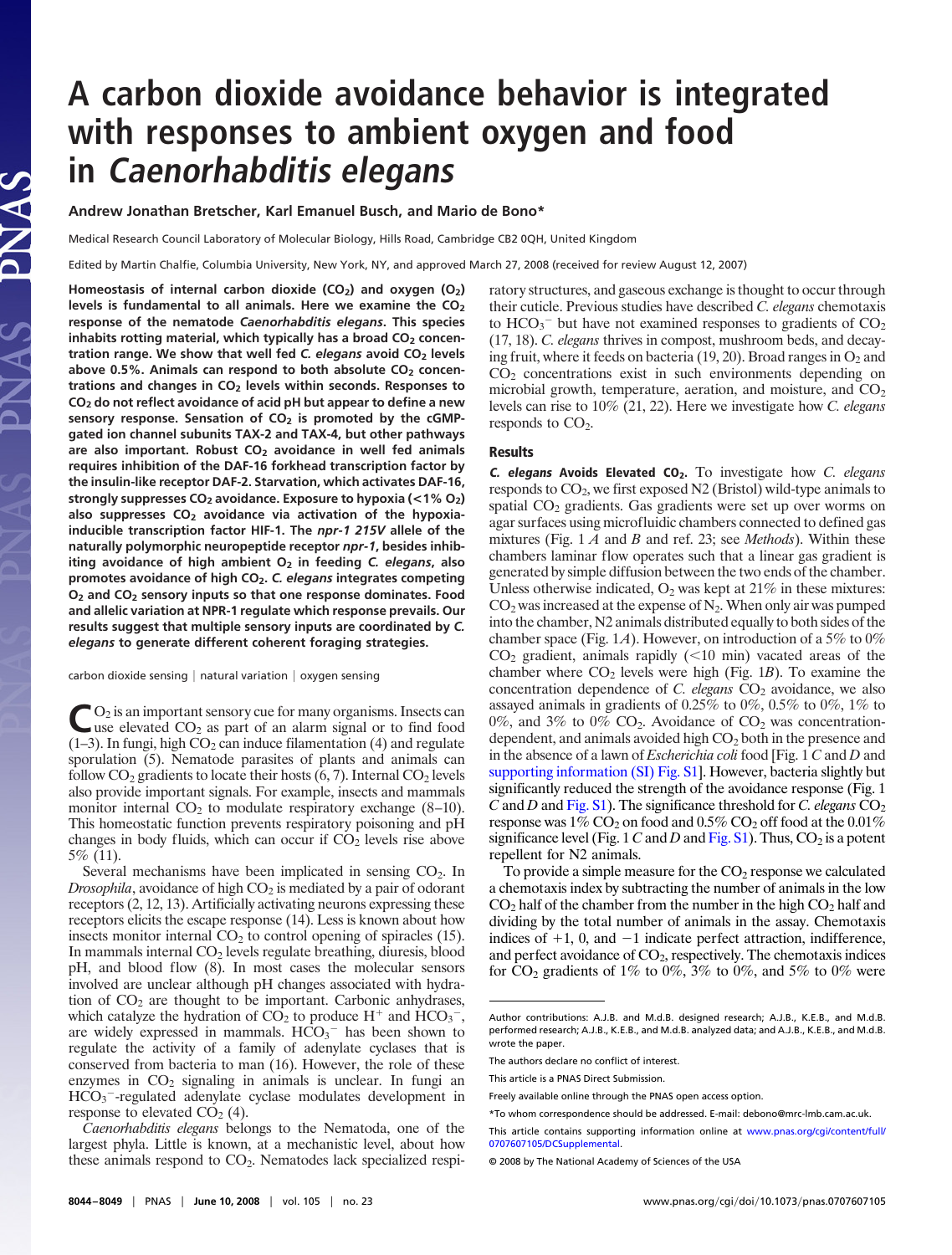

Fig. 1. *C. elegans* avoids elevated levels of CO<sub>2</sub>. (A and B) Distribution of N2 animals in microfluidic devices after 10 min without a CO<sub>2</sub> gradient (A) or with a 5% to 0% CO<sub>2</sub> gradient (B). Assays are in the absence of food. Gases pumped into the chamber are indicated at the top. (*C* and *D*) Distribution of N2 animals in CO2 gradients in the absence (*C* and [Table S1\)](http://www.pnas.org/cgi/data/0707607105/DCSupplemental/Supplemental_PDF#nameddest=ST1) or presence (*D*) of *E. coli* food (see also [Fig. S1\)](http://www.pnas.org/cgi/data/0707607105/DCSupplemental/Supplemental_PDF#nameddest=SF1). Bin numbers refer to different portions of the microfluidic chamber. High  $CO<sub>2</sub>$  is to the left, as indicated by the wedge. Distribution of animals in all CO<sub>2</sub> gradients shown was significantly different from  $0-0\%$  CO<sub>2</sub>  $(P < 0.0001)$ . Distribution of animals in all  $CO<sub>2</sub>$  gradients shown on food was significantly different from that off food ( $P < 0.0001$ ). In this and all subsequent figures measurements were taken 10 min after the assay began.

 $-0.28, -0.66,$  and  $-0.80$ , respectively (see [Fig. S1](http://www.pnas.org/cgi/data/0707607105/DCSupplemental/Supplemental_PDF#nameddest=SF1)C, Assays without food).

To examine how *C. elegans* avoids CO<sub>2</sub>, we exposed N2 animals to temporal  $CO<sub>2</sub>$  gradients by pumping defined gas mixtures at set rates into a behavioral arena. We subjected animals to both increases (0% to 3% or 5%) and decreases (from 3% or 5% to 0%) in  $CO_2$ . Animals subjected to a  $0-3\%$  rise in  $CO_2$  responded within 10 s of the gas switch; forward movement briefly ceased, animals reversed, and by  $\approx$  25 s after the switch most animals had committed a near to 180° turn [\(Movie S1,](http://www.pnas.org/cgi/data/0707607105/DCSupplemental/Supplemental_PDF#nameddest=SM1) Animals on food). To quantify this response we took a reversal to be backward movement of an animal by greater than one-quarter of its body length and a turn to be when an animal brings its head close to its tail to create the shape of the Greek letter omega  $(\Omega)$ . Raising CO<sub>2</sub> levels transiently stimulated reversals and turns both in the presence and absence of bacterial food (Fig. 2 *A*–*D*). Reversals were sustained for longer in the presence of food, suggesting that bacterial signals modify *C. elegans* CO2 response pathways (Fig. 2 *A*–*D*). Because the responses do not persist after  $CO<sub>2</sub>$  levels plateau at 3%, they are likely evoked by a neural circuit that responds to changes in  $CO<sub>2</sub>$  concentration rather than absolute concentrations.

**CO2 Stimulates C. elegans Locomotory Activity on Food but Not off Food.** The speed an animal moves at influences how rapidly it can escape an aversive cue. This led us to examine whether elevated  $CO<sub>2</sub>$  stimulated movement in *C. elegans*. Raising  $CO<sub>2</sub>$  from 0% to 5% led to a doubling of the average speed of feeding N2 animals, from 46 to 92  $\mu$ m/s (Fig. 2*E*). Unlike the increase in reversals and turns, which lasted for only 1–2 min (Fig. 2 *A*–*D*), the increased rate of movement was sustained as long as  $CO<sub>2</sub>$  levels remained high (30 min; Fig. 2*F*). This perdurance suggests that absolute levels of CO2, rather than change in its concentration, can signal to control speed of movement.

When returned from  $5\%$  CO<sub>2</sub> to 0%, feeding animals showed a further transient increase in speed before slowing down to the speed they exhibited before the  $CO<sub>2</sub>$  rise (Fig. 2*E*). In contrast to our observations in the presence of food, raising  $CO<sub>2</sub>$  levels from 0% to 5% in the absence of food caused a decrease in the average speed of movement, from 235 to 183  $\mu$ m/s (Fig. 2*G*). Returning animals to atmospheric CO<sub>2</sub> levels reversed this inhibition. In summary, our data suggest that *C. elegans* can respond both to absolute levels of  $CO<sub>2</sub>$ , which can regulate speed, and to changes in  $CO<sub>2</sub>$  levels, which modulate reversals and turns and, to some extent, speed too.

**CO<sub>2</sub> Avoidance Is Distinct from Avoidance of Acid pH.** CO<sub>2</sub> is potentially a complex sensory stimulus. *C. elegans* lives in aqueous films and responds to chemical stimuli dissolved in these films.  $CO<sub>2</sub>$  is highly soluble in water, reacting to form carbonic acid that dissociates to yield  $H^+$  and  $HCO<sub>3</sub><sup>-</sup>$  (Fig. 2*H*).  $HCO<sub>3</sub><sup>-</sup>$  can dissociate further to yield H<sup>+</sup> and  $CO_3^2$ <sup>-</sup>, but  $CO_3^2$ <sup>-</sup> concentrations are negligible at physiological pH. Thus at the air–water interface an equilibrium is set up between gaseous  $CO<sub>2</sub>$  and its solvation products (Fig. 2*H*).

Previous studies have indicated that *C. elegans* avoids acid pH (24). This raised the possibility that  $CO<sub>2</sub>$  avoidance reflects escape from acid pH. We therefore examined how a 5% to  $0\%$  CO<sub>2</sub> gradient changed agar pH across the microfluidic chamber [\(Fig.](http://www.pnas.org/cgi/data/0707607105/DCSupplemental/Supplemental_PDF#nameddest=SF2) [S2\)](http://www.pnas.org/cgi/data/0707607105/DCSupplemental/Supplemental_PDF#nameddest=SF2). We observed a pH change of  $\leq 0.1$  pH units across the chamber, from pH 6.22 to pH 6.29. The small size of the pH change was expected because the agar substrate is buffered (see *Methods*). This small pH change and the previous observation that *C. elegans* avoids acid only below pH 4 (24) suggest that changes in external  $pH$  are unlikely to explain  $CO<sub>2</sub>$  avoidance.

*C. elegans* could also avoid CO<sub>2</sub> by responding to changes in  $HCO<sub>3</sub>$ <sup>-</sup> levels in the medium. To test this we examined  $CO<sub>2</sub>$ responses on agars buffered at different pH values, from 4.9 to 7.1. The concentrations of  $HCO<sub>3</sub><sup>-</sup>$  generated by any given partial pressure of  $CO<sub>2</sub>$  should vary 100-fold across this pH range. We saw no substantial differences in avoidance of  $5\%$  CO<sub>2</sub> at different pH values (Fig. 2*I*). These data suggest that changes in external  $H^+$  and  $HCO<sub>3</sub><sup>-</sup>$  are unlikely to be the sensory stimuli that trigger  $CO<sub>2</sub>$ avoidance. However, the permeability of  $CO<sub>2</sub>$  across lipid bilayers is high ( $\approx$ 0.35 cm s<sup>-1</sup>) (25), and the *C. elegans* genome encodes several genes with homology to carbonic anhydrases, the enzymes that catalyze hydration of  $CO<sub>2</sub>$  (www.wormbase.org). *C. elegans* could therefore sense  $CO<sub>2</sub>$  fluctuations by monitoring internal (extracellular or intracellular)  $H^+$  or  $HCO_3^-$  levels. Alternatively, *C. elegans* could respond to molecular CO<sub>2</sub>.

**Signaling Through cGMP-Gated Ion Channels Contributes to CO2 Avoidance.** Two major chemosensory pathways have been defined in *C. elegans*. One is mediated by a cGMP-gated ion channel encoded by the *tax-2* and *tax-4* genes (26, 27). A second is mediated by transient receptor potential V-like (TRPV-like) ion channels encoded by *osm-9* and its associated subunits encoded by *ocr* genes  $(28, 29)$ . We tested whether mutations in these genes disrupted  $CO<sub>2</sub>$ avoidance. Loss of *osm-9* did not cause a carbon dioxide avoidance defective (Cdad) phenotype in the presence or absence of food (Fig. 3*A*). In contrast, mutations in *tax-2* or *tax-4* completely disrupted CO2 avoidance on food but only partially disrupted avoidance off food (Fig.  $3A$ ). Thus, cGMP pathways contribute to  $CO_2$  avoidance, but other signal transduction pathways may also be important.

**Starvation Suppresses CO2 Avoidance.** *C. elegans* thrives in decaying organic matter where microbial activity can significantly raise local  $CO<sub>2</sub>$  levels (21, 22). It was therefore surprising that N2 animals avoided CO2. Studies of other nematodes, both free-living bacteriophagous species (e.g., *Panagrellus silusiae*) and plant (e.g., *Meloidogyne incognita*) and animal (e.g., *Steinernema* sp.) parasites, have reported chemoattraction not chemorepulsion to  $CO<sub>2</sub>$  (6, 30, 31). This led us to examine whether *C. elegans* avoidance of  $CO<sub>2</sub>$  is context-dependent. We began by asking whether starvation alters  $CO<sub>2</sub>$  avoidance. We removed N2 animals from food for 1, 3, or 5 h and then tested their responses in a 5% to  $0\%$  CO<sub>2</sub> gradient off food. Food deprivation suppressed  $CO<sub>2</sub>$  avoidance: N2 animals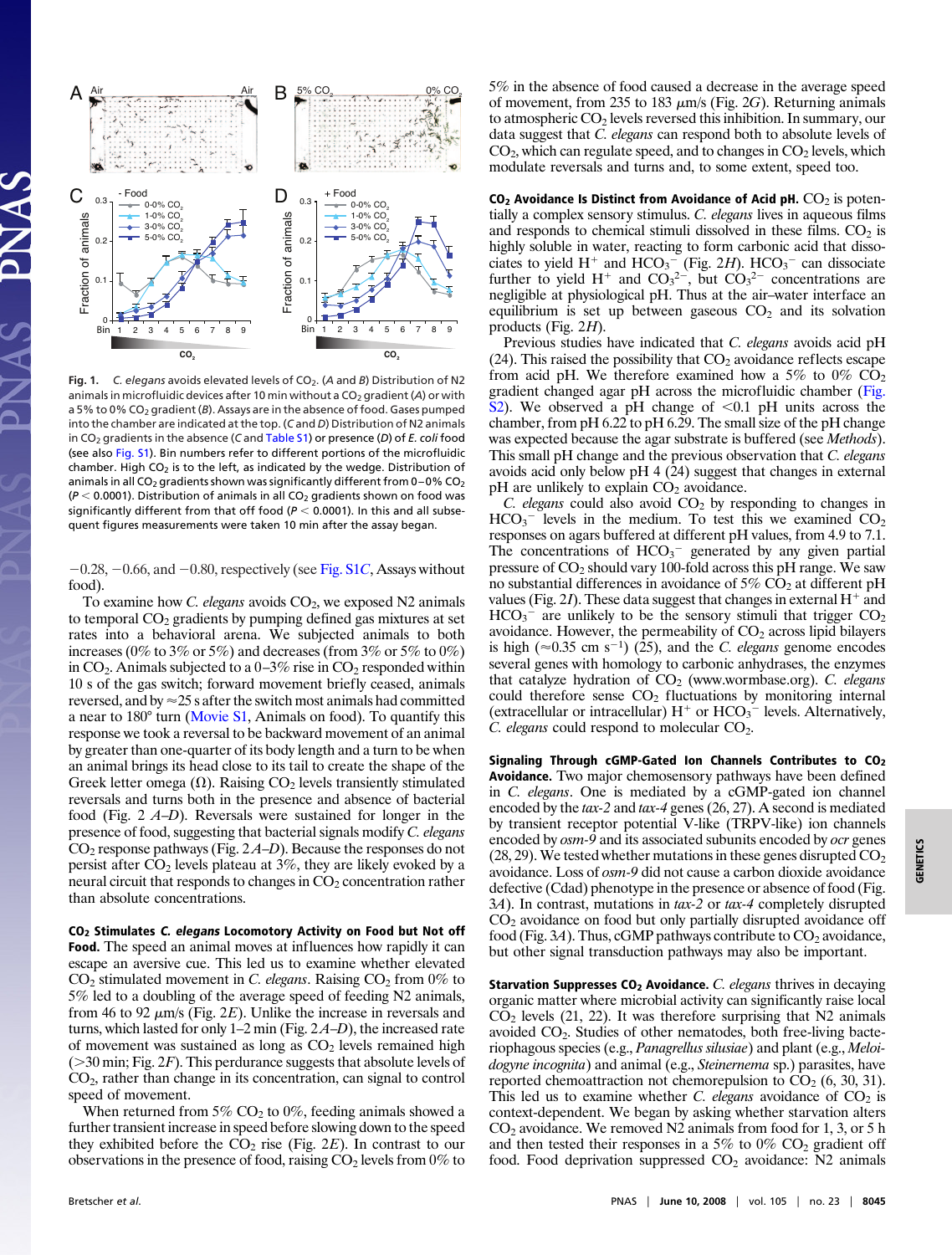

Fig. 2. Behavioral mechanisms involved in avoidance of CO<sub>2</sub>. (*A–D*) Fraction of animals reversing (*A* and *C*) or executing a turn (*B* and *D*) after a switch in CO<sub>2</sub> concentration. *A* and *B* show responses on food, and *C* and *D* show responses off food. Events are binned into 15-s time intervals. Gas switches (indicated by an arrow) occur at time 0. Blue bars represent animals subjected to an increase in CO<sub>2</sub>, from 0% to 3%; red bars represent animals subjected to a decrease in CO<sub>2</sub> from 3% to 0%. ''pre'' indicates responses in a 15-s interval immediately before the gas switch. Asterisks indicate significances compared with responses before the gas switch (pre). In this and all subsequent figures, \*\*\* or  $++$  indicates  $P < 0.001$ , \*\* or  $++$  indicates  $P < 0.01$ , and \* or  $+$  indicates  $P < 0.05$ . (*E*) Feeding N2 animals respond to high CO<sub>2</sub> by increasing their movement. Animals were subjected to a rise in CO<sub>2</sub> (indicated by the first arrow) from 0% to 5% followed by a fall in CO<sub>2</sub> (indicated by the second arrow) from 5% to 0%. "pre" refers to speed before the first gas switch. The gas stimulus regime is indicated below the graph. Speed was measured for each animal every second and then binned into 50-s intervals. Asterisks indicate the significance compared with speed before the up step (''pre''). indicates significance compared with the 50-s interval before the down step. (*F*) The average speed of feeding N2 animals exposed to 5% CO<sub>2</sub> remains elevated as long as CO<sub>2</sub> levels are high. Animals were exposed to 0% CO<sub>2</sub> for 4 min, switched to 5% CO<sub>2</sub> for 30 min, and then returned to 0% CO<sub>2</sub> for 4 min. Bars represent the average speed of animals during 50-s intervals just before increasing CO<sub>2</sub> levels, just before decreasing CO<sub>2</sub> levels, and 3 min after return of CO<sub>2</sub> levels to 0%. Fifty-second intervals are indicated by shaded boxes in the gas stimulus regime displayed below the graph. Asterisks indicate significance compared with speed at 0% CO<sub>2</sub>. (G) In the absence of food, N2 animals respond to a rise in CO<sub>2</sub> by reducing their speed. Speeds were averaged over the 50-s intervals indicated by shaded boxes in the gas stimulus regime displayed below the graph. (H) CO<sub>2</sub> is potentially a complex stimulus. Aqueous CO<sub>2</sub> as well H<sup>+</sup> and HCO<sub>3</sub><sup>-</sup> could be sensory cues for the nematode. Because nematodes are gas-permeable, CO<sub>2</sub> detection could involve both external and internal sensors. Double-headed arrows indicate equilibration of CO<sub>2</sub> among gas, liquid, worm, and agar phases. (*I*) Avoidance of 5% CO<sub>2</sub> persists with little or no change in magnitude across a broad range of external pH. All pairwise comparisons of chemotaxis indices at different pH values are not significantly different.

showed no significant  $CO<sub>2</sub>$  avoidance after 3 h without food and weak attraction toward CO<sub>2</sub> after 5 h without food (Fig. 3*B*). Thus, whereas well fed or feeding animals strongly avoid  $CO<sub>2</sub>$ , starved animals do not.

**Insulin-Like Signaling Sustains CO<sub>2</sub> Avoidance.** Several neuroendocrine pathways signal feeding state in *C. elegans* (32–35). These include the *daf-2* insulin-like receptor pathway: high DAF-2 signaling is associated with the well fed state, whereas low signaling is associated with food deprivation. We speculated that starvation might suppress  $CO<sub>2</sub>$  avoidance by inhibiting DAF-2 signaling. This hypothesis predicts that mutants in this pathway would behave like starved wild-type animals even when they are well fed. Consistent with this, mutants in the insulin-like signaling pathway, including the *daf-2* insulin-like receptor, the 3-phosphoinositide-dependent kinase *pdk-1*, and the protein kinase B serine/threonine kinase *akt-1* showed reduced CO<sub>2</sub> avoidance or even weak attraction (Fig. 3 *C*) and  $D$ ). Insulin-like signaling thus sustains avoidance of high  $CO<sub>2</sub>$ .

The effects of food deprivation on  $CO<sub>2</sub>$  responses occurred over several hours (Fig. 3*B*), a timescale consistent with a transcriptional reconfiguration of  $CO_2$ -sensing circuits. Reduced DAF-2 signaling activates the DAF-16 Forkhead transcription factor (32, 36). We therefore asked whether DAF-16 was responsible for suppressing CO2 avoidance in *daf-2* mutants. Consistent with such a scenario, daf-2; daf-16 double mutants strongly avoided high CO<sub>2</sub> and behaved indistinguishably from N2 animals (Fig. 3*C*). Together these data are consistent with a model in which starvation reconfigures  $CO<sub>2</sub>$  responses, at least in part, by down-regulating insulinlike signaling and activating the DAF-16 forkhead transcription factor.

**Hypoxia Suppresses CO2 Avoidance via Activation of HIF-1.** Because  $CO<sub>2</sub>$  is the by-product of aerobic respiration, we speculated that  $O<sub>2</sub>$ -sensing pathways might regulate  $CO<sub>2</sub>$  responses. One pathway regulated by O2 is the hypoxia-inducible pathway. In both *C. elegans* and mammals, severe hypoxia  $(<1\%$  O<sub>2</sub>) induces hypoxia-inducible factor (HIF) transcription factors. In high  $O_2$  HIFs are targeted for degradation by prolyl hydroxylases. These enzymes use molecular O2 as a cosubstrate and are active in high, but not low, O2. *C. elegans* encodes a single HIF, called HIF-1 (37), which is targeted for degradation by the prolyl hydroxylase EGL-9 (38). Loss of *egl-9* leads to high levels of HIF-1 irrespective of ambient O<sub>2</sub>. *egl*-9 mutants were attracted to CO<sub>2</sub> (Fig. 3E). To investigate whether this reversal of  $CO<sub>2</sub>$  chemotaxis was due to high HIF-1 activity, we examined the behavior of *egl-9; hif-1* double mutants. Loss of *hif-1* restored strong CO<sub>2</sub> avoidance to *egl*-9 mutant animals (Fig. 3*E*). Finally, we asked whether wild-type animals suppress  $CO<sub>2</sub>$  avoidance after experiencing hypoxia. After 1 h in  $1\%$  O<sub>2</sub>, N<sub>2</sub> animals, but not *hif-1* mutant animals, suppressed  $CO_2$  avoidance (Fig. 3*F*). Taken together, these data suggest that hypoxia signals through HIF-1 to reconfigure  $CO_2$ -sensing circuits, leading to indifference or even attraction to high  $CO<sub>2</sub>$ .

**The NPR-1 Neuropeptide Receptor Promotes CO<sub>2</sub> Avoidance.** We chose to extend our studies on the interplay between  $O_2$  and  $CO_2$ sensing. Previous work has shown that natural variation in the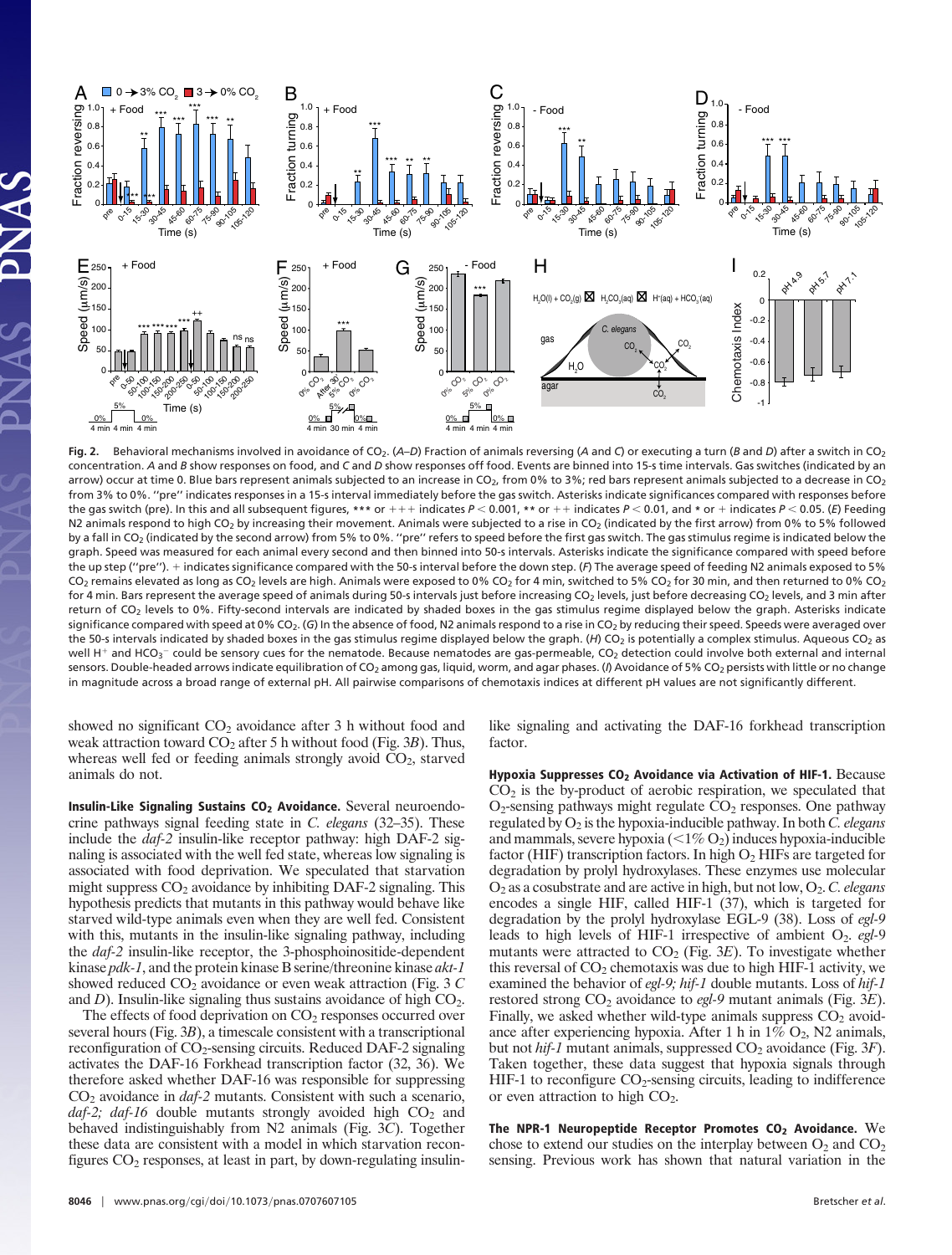

**Fig. 3.** Multiple signal transduction pathways contribute to CO<sub>2</sub> avoidance. (A) Disrupting the cGMP-gated ion channel encoding genes *tax-2* and *tax-4* reduces avoidance of 5% CO<sub>2</sub> both on and off food, whereas loss of *osm-9*, which encodes a TRPV-related channel, does not. In this and all other panels of this figure, a 5% to 0% CO<sub>2</sub> gradient was used to test behavior.  $*$  and  $+$  indicate significance compared with N2. Alleles used were *tax-4(p678)*, *tax-2(p691)*, and *osm-9(ky10)*. "N2 (air)" represents a negative control with no CO<sub>2</sub> gradient. (B) N2 animals deprived of food gradually reduce CO<sub>2</sub> avoidance. Asterisks indicate significance compared with unstarved N2. (*C*) Disrupting DAF-2 insulin-like receptor signaling results in strong defects in  $CO<sub>2</sub>$  avoidance. Reduced DAF-2 signaling inhibits  $CO<sub>2</sub>$ responses by activating the DAF-16 Forkhead transcription factor. Alleles used were *daf-2(e1370)* and *daf-16(mgDf47).* Because *daf-2(e1370)* is a temperaturesensitive allele, animals were grown at 15°C and assayed at 22°C. **\***, significance compared with N2; ns, not significant compared with N2;  $+$ , significance compared with *daf-2*. (*D*) Mutations that disrupt *pdk-1* 3-phosphoinositidedependent protein kinase 1 or *akt-1* protein kinase B also disrupt avoidance of CO2. PDK-1 and AKT-1 link activation of DAF-2 to inhibition of DAF-16. Alleles used were *pdk-1(sa709)* and *akt-1(mg306)*. **\***, significance compared with N2. (*E*) *egl-9* mutants grown in 21% O<sub>2</sub> exhibit attraction to high CO<sub>2</sub>. This switch in CO<sub>2</sub> response requires HIF-1. ns, not significant compared with N2; **\***, significance compared with N2; +, significance compared with *egl-9 (sa307)*. (F) Exposing feeding N2 animals to hypoxia (1%  $O_2$ ) for 1 h inhibits  $CO_2$  avoidance in a HIF-1-dependent manner. ns, not significant compared with N2; **\***, significance compared with N2;  $+$ , significance compared with N2 conditioned in 1% O<sub>2</sub> for 1 h on food. (G) Genetic pathways contributing to CO<sub>2</sub> avoidance and its modulation.

neuropeptide receptor *npr-1* alters *C. elegans* foraging behavior (39). Strains expressing the less active NPR-1 215F isoform avoid high ambient  $O_2$  and burrow as they feed. Strains bearing the more active NPR-1 215V isoform do not avoid high  $O_2$  as they feed and do not burrow (23, 39). We asked whether *npr-1* regulated not only



Fig. 4. The naturally polymorphic NPR-1 receptor promotes CO<sub>2</sub> avoidance. (A) Mutations in *npr-1* reduce avoidance of 5% CO<sub>2</sub> both in the presence and in the absence of *E. coli*; this phenotype is rescued by an *npr-1 215V* transgene. N2 animals carrying the *npr-1 215F* natural allele also exhibit reduced avoidance of  $CO<sub>2</sub>$  in the presence of food but maintain avoidance in its absence. ns, not significantly different compared with N2; nd, not determined. (B) The CO<sub>2</sub> avoidance defect in *npr-1* mutants is not a consequence of their aggregation behavior. *npr-1* animals grown in isolation (GII) retain a strong defect in avoidance of 5% CO2 compared with similarly reared N2 animals. The weighted chemotaxis index was calculated by recording the position of each animal in a  $CO<sub>2</sub>$  gradient at 1-s intervals for 5 min and weighting this according to location in the  $CO<sub>2</sub>$  gradient (see *Methods*). "N2 air" represents a negative control with no CO<sub>2</sub> gradient. \*, significance for comparisons between N2 and *npr-1*; +, significance between N2 GII and *npr-1* GII.

O2 but also CO2 responses. Consistent with this hypothesis, *npr-1* loss-of-function mutants showed striking defects in  $CO<sub>2</sub>$  avoidance both on and off food (Fig.  $4A$ ). This  $CO<sub>2</sub>$  avoidance defect could be rescued by an *npr-1 215V* transgene (Fig. 4*A*).

To test whether the natural  $npr-1$  215F allele also modified  $CO<sub>2</sub>$ avoidance, we compared the behavior of N2 animals to a near isogenic strain, AX613, which bears the *npr-1 215F* allele from the German wild strain RC301 backcrossed 20 times into N2. Animals bearing *npr-1 215F* showed a significant reduction in CO<sub>2</sub> avoidance compared with N2 on food but not off food (Fig. 4*A*). Thus, animals having high *npr-1* activity strongly avoid CO<sub>2</sub> whereas animals with low *npr-1* activity exhibit weaker avoidance.

Under normal cultivation conditions *npr-1* mutant animals aggregate strongly. One explanation for their reduced  $CO<sub>2</sub>$  avoidance is a difference in experience compared with N2. To explore this possibility we grew N2 and *npr-1* animals in isolation. *npr-1(ad609)* animals grown in isolation retained a strong defect in  $CO<sub>2</sub>$  avoidance (Fig. 4*B*). Together, these data suggest that signaling from the  $NPR-1$  neuropeptide receptor promotes  $CO<sub>2</sub>$  avoidance, particularly when food is present.

**Sensory Integration of CO2 and O2 Signals in C. elegans.** In our previous experiments we exposed animals to gradients of  $CO<sub>2</sub>$  in a background of 21% O2. However, in nature *C. elegans* is likely to encounter simultaneous gradients of  $O_2$  and  $CO_2$ . To explore how *C. elegans* navigates these more complex situations, we placed animals in combined gradients of  $O_2$  and  $CO_2$  with 11%  $O_2$  and 5%  $CO<sub>2</sub>$  at one end of the chamber and 21%  $O<sub>2</sub>$  and 0%  $CO<sub>2</sub>$  at the other. As controls we tested animals in identical gradients of only  $CO<sub>2</sub>$  or  $O<sub>2</sub>$ . Integration of  $CO<sub>2</sub>$  and  $O<sub>2</sub>$  stimuli was particularly interesting in the context of different alleles of *npr-1* because natural variation at this receptor modifies both  $CO<sub>2</sub>$  and  $O<sub>2</sub>$  responses. We therefore tested strains carrying *npr-1 215V* (which occurs in N2 and all dispersing wild isolates), *npr-1 215F* (which occurs in all aggregating wild isolates), and the loss-of-function mutant *npr-1(ad609).*

The response of N2 animals in the crossed gradient was dominated by  $CO<sub>2</sub>$  avoidance: both on and off food animals accumulated at 21%  $O_2/0\%$  CO<sub>2</sub> (Fig. 5). Thus, the avoidance of high  $O_2$  by N2 animals when food is absent was suppressed by avoidance of high CO2. By contrast, the response of *npr-1(ad609)* and *npr-1 215F* animals in the crossed gradient depended on context (Fig. 5 and [Fig.](http://www.pnas.org/cgi/data/0707607105/DCSupplemental/Supplemental_PDF#nameddest=SF3) [S3\)](http://www.pnas.org/cgi/data/0707607105/DCSupplemental/Supplemental_PDF#nameddest=SF3). On food, the behavior of these animals was dominated by the  $O_2$  response: animals ignored high  $CO_2$  to accumulate at low  $O_2$ . Conversely, off food it was the response to  $CO<sub>2</sub>$  that dominated: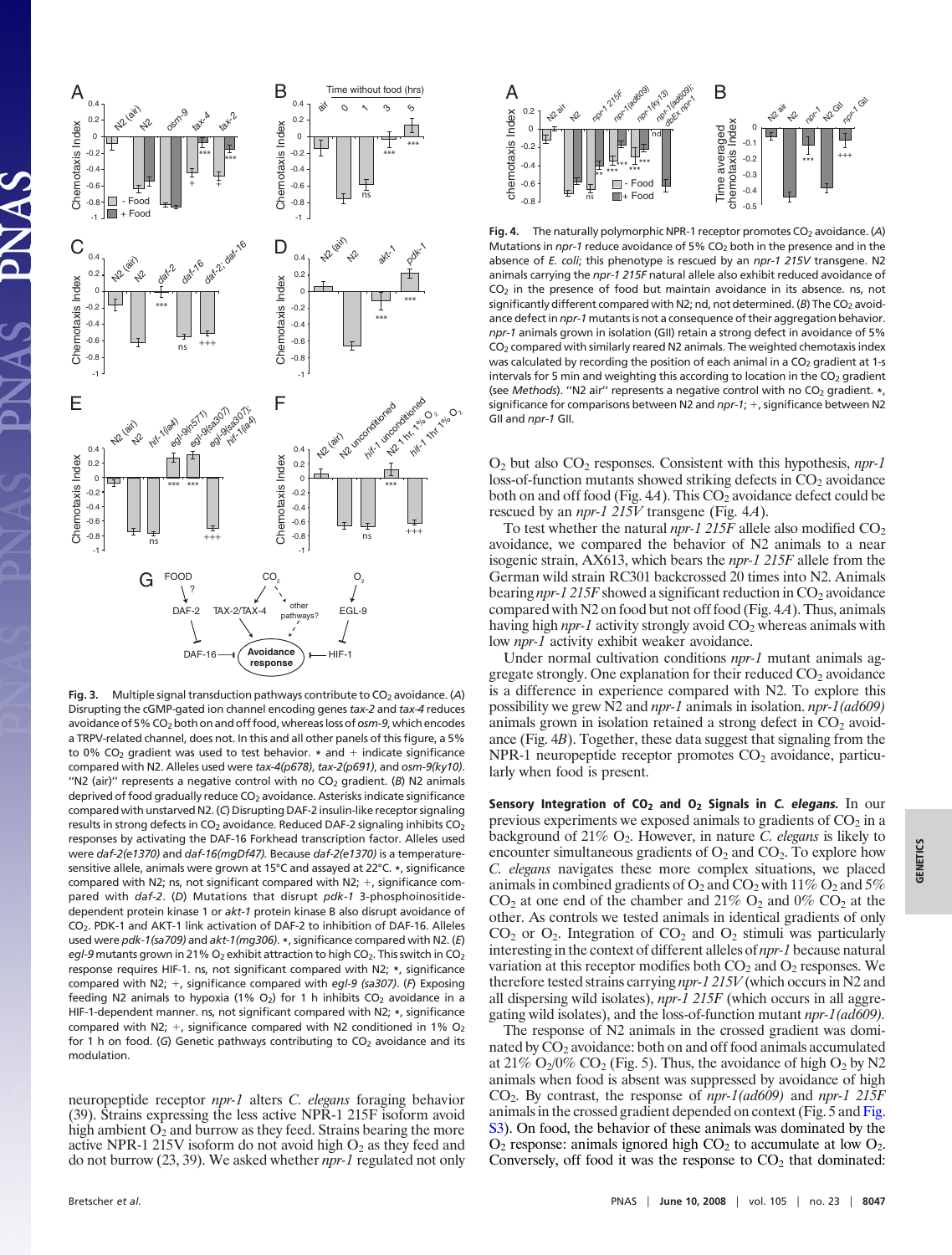

Fig. 5. C. elegans integrates antagonistic gradients of O<sub>2</sub> and CO<sub>2</sub> according to food availability and genotype at the *npr-1* locus. Data show distribution of N2 and *npr-1(ad609)* animals in simple and mixed gradients of O<sub>2</sub> and CO<sub>2</sub> when food is present (*A*–*C*) or absent (*D–F*). The gas gradients are indicated below each set of panels: 5% to 0% CO<sub>2</sub> in *A* and *D*; 11% to 21% O<sub>2</sub> in *B* and *E*; and a combined gradient of 5% to 0% CO<sub>2</sub> and 11-21% O<sub>2</sub> in *C* and *F*. N2 animals strongly avoid CO<sub>2</sub> both on and off food, even if this requires migration to high-O<sub>2</sub> environments. In contrast, the behavior of *npr-1* mutants and animals bearing the *npr-1 215F* allele (see [Fig. S3\)](http://www.pnas.org/cgi/data/0707607105/DCSupplemental/Supplemental_PDF#nameddest=SF3) depends on context. These animals accumulate at low O<sub>2</sub>/high CO<sub>2</sub> if food is present (C): an adverse CO<sub>2</sub> gradient does not appear to affect their avoidance of high  $O_2$ . Conversely, if food is absent, they tend to migrate to high  $O_2$ /low CO<sub>2</sub>.

animals behaved as if they were in a gradient that consisted only of CO2 (compare Fig. 5 *D*–*F*).

Thus, *C. elegans* integrates antagonistic inputs from  $CO<sub>2</sub>$ - and O2-sensing pathways to generate a coherent behavioral response in which one input dominates. The activity of the NPR-1 receptor reconfigures which of the two sensory responses dominates within the context of food availability.

## **Discussion**

Well fed *C. elegans* avoid elevated CO<sub>2</sub>, even though they seek environments where  $O_2$  levels are between 11% and 7% (23, 40). The threshold we observed for  $CO_2$  response is  $\approx 0.5\%$ . This is  $>$ 10-fold higher than atmospheric CO<sub>2</sub> levels, but decaying organic matter can have much higher  $CO<sub>2</sub>$  concentrations, of 10% or more. *C. elegans* can respond both to absolute levels of CO<sub>2</sub>, by modifying speed, and to change in  $CO<sub>2</sub>$  concentration, by altering direction of movement. Interestingly, *C. elegans* responses to  $O_2$  are also coupled to changes in both concentration and absolute levels (40).

Behavioral and genetic dissection of the *C. elegans* CO<sub>2</sub> response reveals surprising complexity. Several observations are most easily explained if *C. elegans* has several pathways that respond to changes in CO2. First, single mutations in known sensory transduction pathways are not sufficient to abolish  $CO<sub>2</sub>$  avoidance under all feeding conditions. Second,  $CO<sub>2</sub>$  responses are switched from repulsion to attraction by mutations in some genes. Third, the effects of  $CO<sub>2</sub>$  on speed of movement are complex. Although we have not identified  $CO_2$ -responsive sensory neurons in this study, one set of candidate neurons is those expressing the TAX-2/TAX-4 cGMP-gated ion channel.

Avoidance of  $CO<sub>2</sub>$  is modulated by contextual cues such as feeding state, exposure to hypoxia, and bacteria (Fig. 3*G*). Starvation completely suppresses  $CO<sub>2</sub>$  avoidance. This may represent a tradeoff in which food-deprived animals ignore an aversive cue to explore a wider range of environments. Previous work has shown that starvation inhibits signaling from the insulin-like receptor *daf-2* and promotes entry of the DAF-16 forkhead transcription factor into the nucleus (32). Our data are consistent with high DAF-2 signaling in well fed animals sustaining avoidance of high  $CO<sub>2</sub>$  and low DAF-2 signaling in starved animals reducing  $CO<sub>2</sub>$  avoidance by activating DAF-16. DAF-2 has been implicated in modulating behavior previously, notably in studies of salt chemotaxis and thermotaxis (33, 35, 41). The *daf-2* pathway may therefore act globally to reset behavioral state according to feeding conditions. Suppression of  $CO<sub>2</sub>$  avoidance in hypoxia may enable animals to migrate through  $CO<sub>2</sub>$ -rich environments to reach more aerobic environments. Suggestions for how HIF-1 might alter  $CO<sub>2</sub>$  responses come from microarray studies. In both mammals and *C. elegans*, HIF regulates expression of carbonic anhydrases (42).

Bacterial signals also modulate  $CO<sub>2</sub>$  sensing: the  $CO<sub>2</sub>$  responses of well fed animals, both wild type and mutant, differ depending on whether food is present or not. Perhaps different combinations of sensory neurons mediate responses to  $CO<sub>2</sub>$  on and off food. Such a scenario has been described for the response of *C. elegans* to the aversive odorant octanol (43).

Sensory responses to  $CO<sub>2</sub>$  and  $O<sub>2</sub>$  are integrated by the worm in ways that depend on context and genotype at the naturally varying *npr-1* locus. Previous data have shown that NPR-1 215V suppresses avoidance of high  $O_2$  in feeding animals. Here we show that NPR-1  $215V$  also promotes  $CO<sub>2</sub>$  avoidance. By coordinately stimulating avoidance of high  $CO<sub>2</sub>$  and inhibiting avoidance of high  $O<sub>2</sub>$ , *npr-1 215V* is likely to promote migration to surface environments. In contrast, the *npr-1 215F* allele permits strong avoidance of high  $O_2$ and weak avoidance of  $CO<sub>2</sub>$ , promoting migration to subsurface environments. We speculate that these niche preferences may favor speciation.

Why does *C. elegans* avoid CO<sub>2</sub>? One reason may be that high external  $CO<sub>2</sub>$  can acidify the body fluid of *C. elegans*. However, there are other possibilities. Comparison of local  $O_2$  and  $CO_2$  levels may allow the animal to monitor aeration and escape from an environment before it becomes anaerobic.

In summary, *C. elegans* CO<sub>2</sub> avoidance defines a novel behavior.  $CO<sub>2</sub>$  avoidance is highly integrated with other sensory cues of natural importance to the worm, such as food and ambient  $O_2$ . One exciting challenge for the future will be to identify the neuronal substrates of  $CO<sub>2</sub>$  avoidance in *C. elegans* and to examine how contextual changes alter cellular behavior, leading to the alterations in organismal behavior patterns that we have observed in this study.

## **Methods**

**Strains.** Strains were maintained at 22°C by using standard methods unless otherwise indicated (44). Strains used in this study are listed in *[SI Materials and](http://www.pnas.org/cgi/data/0707607105/DCSupplemental/Supplemental_PDF#nameddest=STXT) [Methods](http://www.pnas.org/cgi/data/0707607105/DCSupplemental/Supplemental_PDF#nameddest=STXT)*.

Behavioral Assays. Spatial CO<sub>2</sub> gradients were generated by using custom-made 33  $\times$  15  $\times$  0.4-mm microfluidic devices fabricated from polydimethylsiloxane